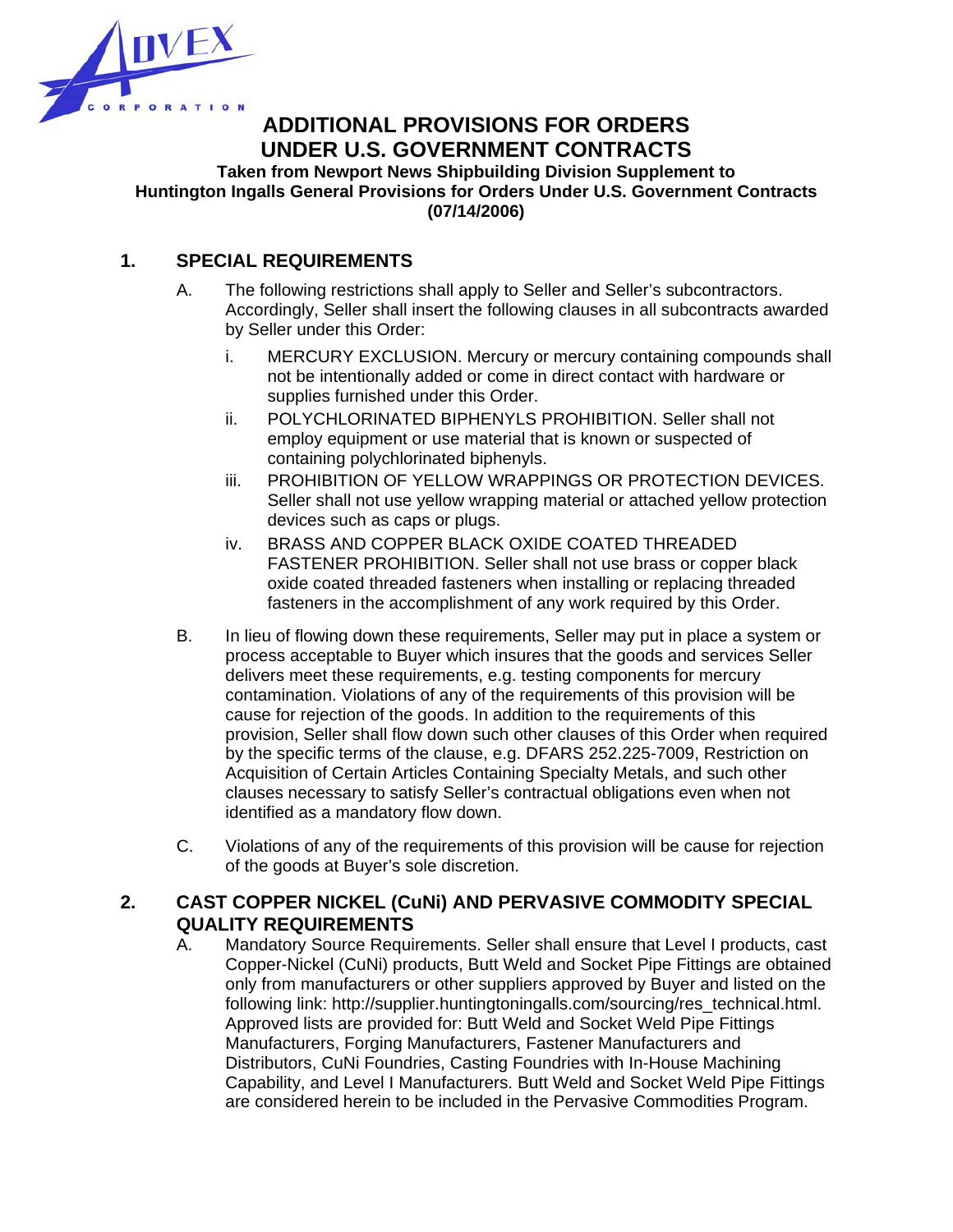Examples of these Fittings include, but are not limited to, parts of standard dimensions used in the assembly of a piping system, such as couplings, elbows, tees, crosses, caps, unions, reducers, and flanges. Seller and its suppliers shall only use Buyer approved manufacturers for Butt Weld and Socket Weld Pipe Fittings provided under this Order.

- B. Non-Mandatory Buyer Approved Manufacturers. Seller is encouraged, but not required, to purchase other forging, fasteners and casting material with in-house machining capability from suppliers listed on the following link: http://supplier.huntingtoningalls.com/sourcing/res\_technical.html.
- C. Seller's use of a mandatory or an approved manufacturer does not relieve the Seller of its obligation to deliver a Product that conforms to all of the requirements of this Order.
- D. Specific certifications, test reports, or other non-hardware deliverables shall be provided by Seller as specified in the Order.
- E. Cast CuNi Products. Seller and its suppliers shall only use Buyer approved CuNi foundries in the performance of this Order. In addition to, or in conjunction with, testing required elsewhere in this Order, Seller shall invoke the following supplemental requirements on orders at any level for CuNi castings from a foundry approved by Buyer or Electric Boat Corporation (EB) or both:
	- i. For each heat, the foundry shall test and have available a chemical test report for an "A" (beginning of furnace charge pour) and "B" (end of furnace charge pour) test specimen. The test reports and the specimen shall be identified as "A" and "B" in addition to the heat number traceability.
	- ii. Mechanical test bars shall be poured no sooner than 50% through the furnace charge pour.
	- iii. The foundry or supplier shall maintain the "A" and "B" test specimens, the mechanical test bars, and the test results as objective quality evidence, subject to audit and further analysis by Buyer and/or Electric Boat Corporation (EB).
		- (a) Retention time shall be a minimum of seven (7) years following certification of the heat.
		- (b) Notify Buyer or EB or both for disposition instructions prior to disposal of records and specimens.
	- iv. Buyer's and EB's products may be poured in the same heat; however, the heat shall be unique to Buyer and/or EB. No other customer's product shall be included in the heat.
	- v. Chemistry and mechanical test report submittal shall be in accordance with the requirements contained elsewhere in this Order. If chemical test reports are required to be submitted, the "B" chemistry test results shall be submitted, unless otherwise specified.
- F. Seller shall make no changes to the requirements of the Order without the prior written consent of the Buyer.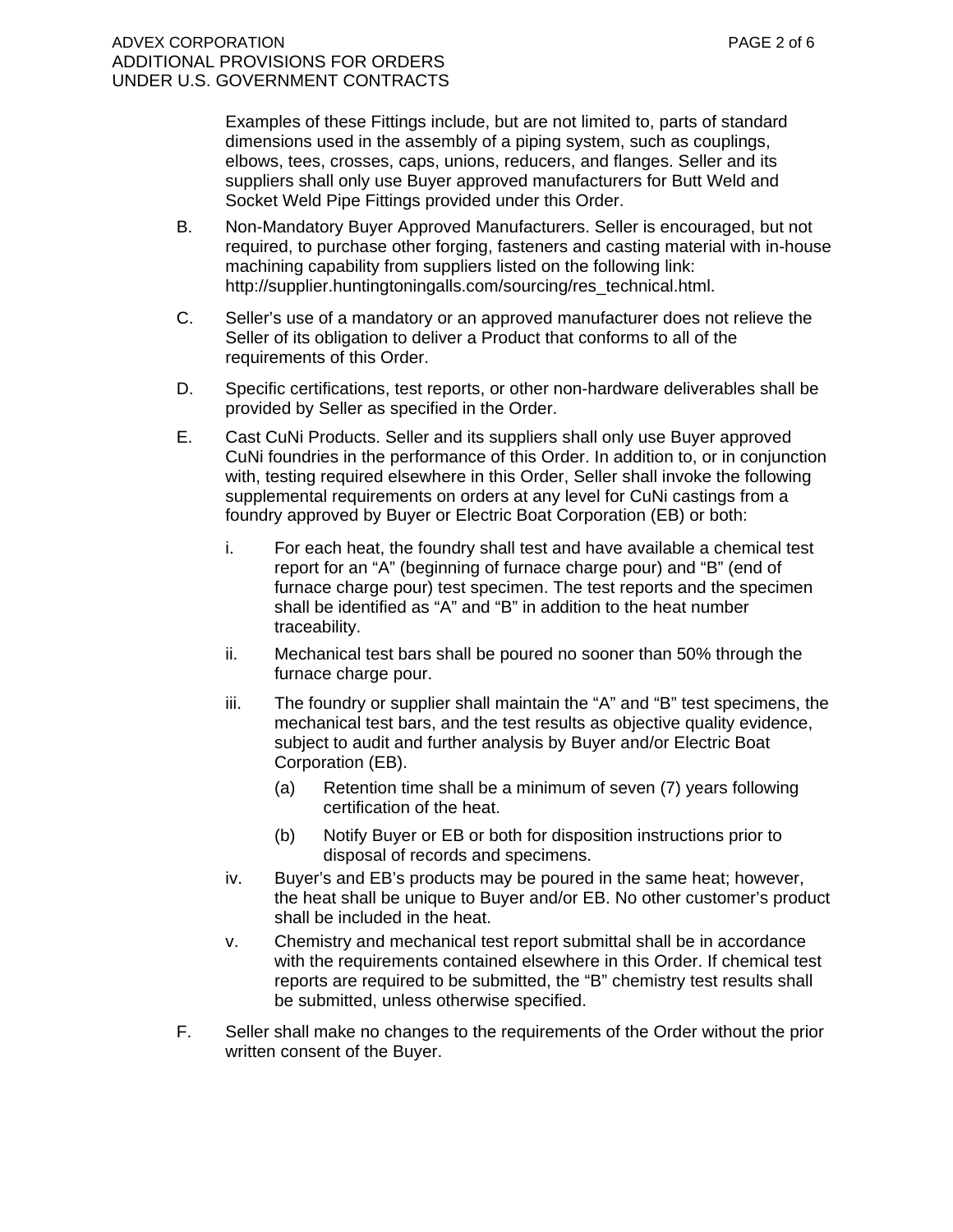#### **3. TRANSMISSION ABROAD OF NAVAL NUCLEAR PROPULSION INFORMATION**

- A. This provision applies only if, during the performance of this Order, Seller will have access to Naval Nuclear Propulsion Information ("NNPI") as defined in OPNAVINST 9210.3. All defined terms in this provision shall have the same meaning as those terms are defined in Part I of SBF P9152 (https://spars.huntingtoningalls.com/procurement/procforms.html). Seller shall review OPNAVINST 9210.3 and DoD Pamphlet 5230.25PH and abide by the applicable requirements of those publications.
- B. If Seller has Foreign Nationals and/or Representatives of a Foreign Interest who work within or have access to its premises, Seller shall have a Technology Access Control Plan which:
	- i. Denies Foreign Nationals, Representatives of a Foreign Interest, and unauthorized U.S. Citizens and U.S. Nationals access to Naval Nuclear Propulsion Information; and
	- ii. Permits only authorized U.S. Citizens, U.S. Nationals, Foreign Nationals and/or Representatives of a Foreign Interest access to Technical Data other than Naval Nuclear Propulsion Information or restricts access to Naval Nuclear Propulsion Information and/or Technical Data only to U.S. Citizens and U.S. Nationals who have a need-to-know.
- C. Seller shall have an active certification number under the U.S./Canada Joint Certification Program pursuant to DoD Pamphlet 5230.25PH and shall provide the active certification number and expiration date to the Buyer
- D. Seller shall not disclose NNPI to Foreign Nationals. U.S. Citizens and U.S. Nationals representing a foreign government, foreign private interest or other Foreign Nationals, are considered to be included in the definition of Foreign Nationals for industrial security purposes and the purpose of the restrictions contained in this provision 3.
- E. Disclosure of Restricted Data as defined in the Atomic Energy Act of 1954 as amended, relating to the Naval Nuclear Propulsion Program to employees of Seller granted Limited Clearances under the provisions of DOD 5220.22M, National Industrial Security Program Operating Manual (NISPOM) is denied.
- F. Any issue or release of NNPI beyond parties with a need to know and necessary for the performance of this Order, whether or not ordered through an administrative or judicial tribunal, shall be brought to the attention of Buyer.
- G. Buyer shall be immediately notified of any litigation, subpoenas, or requests which either seek or may result in the release of NNPI. If a court or administrative order makes immediate review by Buyer impractical, Seller will take all necessary steps to notify the court or administrative body of the Navy's interest in controlling the release of such information through review and concurrence in any release.
- H. In addition to the requirements of this provision 3, the Seller shall comply with all other requirements relative to Naval Nuclear Propulsion Information (NNPI) wherever located in this Order.
- I. Seller agrees to insert this "Transmission Abroad of Naval Nuclear Propulsion Information" clause including this paragraph D in all of its subcontracts issued under this Order.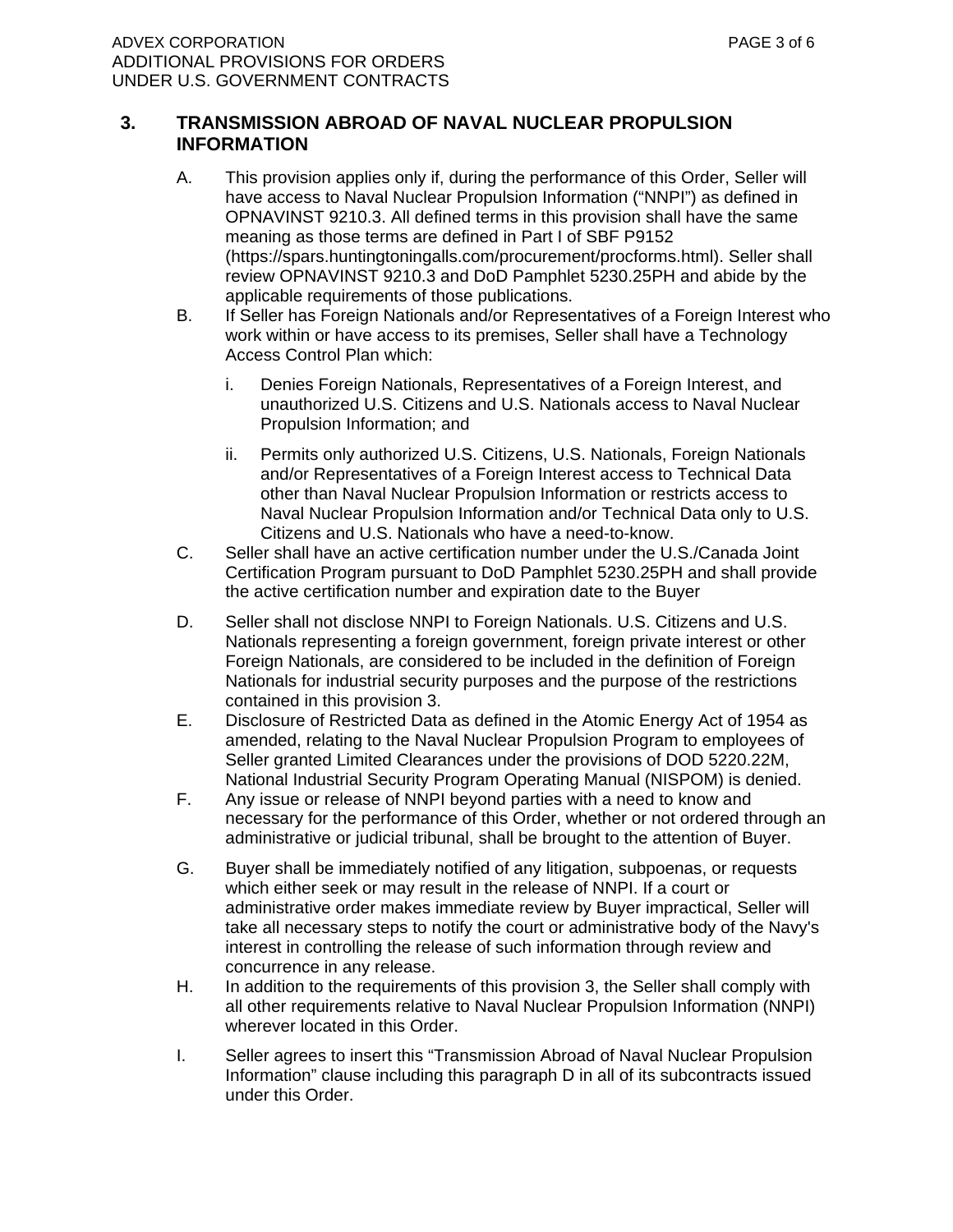## **4. ADDITIONAL SECURITY REQUIREMENTS**

 In addition to complying with any other security requirements contained in this Order, Seller shall not disclose "Restricted Data" as defined in the Atomic Energy Act of 1954 as amended, relating to Navy Nuclear Propulsion Program to employees who have been granted Limited (interim) Clearances except under the provisions of DoD 5220.22M, National Industrial Security Program Operating Manual (NISPOM).

**5 – 6** (omitted)

## **7. MANUFACTURE OF REPAIR PARTS**

- A. If:
	- i. The Seller is providing a ship component or equipment; and
	- ii. The Order specification, by reference to a Military Specification or otherwise, specifies repair parts or stock components (collectively "repair parts"), and
	- iii. The Seller intends the manufacturing of the ship component or equipment to be outside the United States or Canada;
	- iv. then Seller agrees that, in addition to any other data required by this Order, Seller shall furnish sufficient data so that the repair parts can be produced in the United States or Canada.
- B. The requirements of this provision shall not apply if Seller has made arrangements satisfactory to the Buyer and approved by the Government for the manufacturing of repair parts in the United States or Canada. For the purposes of this provision, the term "sufficient data" means detail drawings and other technical information sufficiently extensive in detail to show design, construction, dimensions, and operation or function, manufacturing methods or processes, treatment or chemical composition of materials, plant layout, and tooling. Seller shall provide all data in English and according to the United States system of weights and measures.
- C. All drawings for components, assemblies, subassemblies and parts protected by U.S. patents shall contain a prominent notation to that effect fully identifying the patent or patents involved, and bearing the number of this contract. Unless Seller has made arrangements satisfactory to the Buyer and approved by the Government for the manufacturing of repair parts in the United States or Canada, Seller shall grant to the United States Government for a period of seven (7) years, Government Purpose Rights as defined in the clause of this Order entitled Rights in Technical Data – Non-Commercial Items (DFARS 252.227-7013).
- **8 16** (omitted)

## **17. SUBCONTRACTING**

 No subcontract at any tier placed under this Order shall provide for payment on a costplus-a-percentage-of-cost basis, and any fee payable under cost-reimbursement type subcontracts shall not exceed the fee limitations in paragraph  $15.404 - 4(c)(4)(i)$  of the Federal Acquisition Regulation (FAR).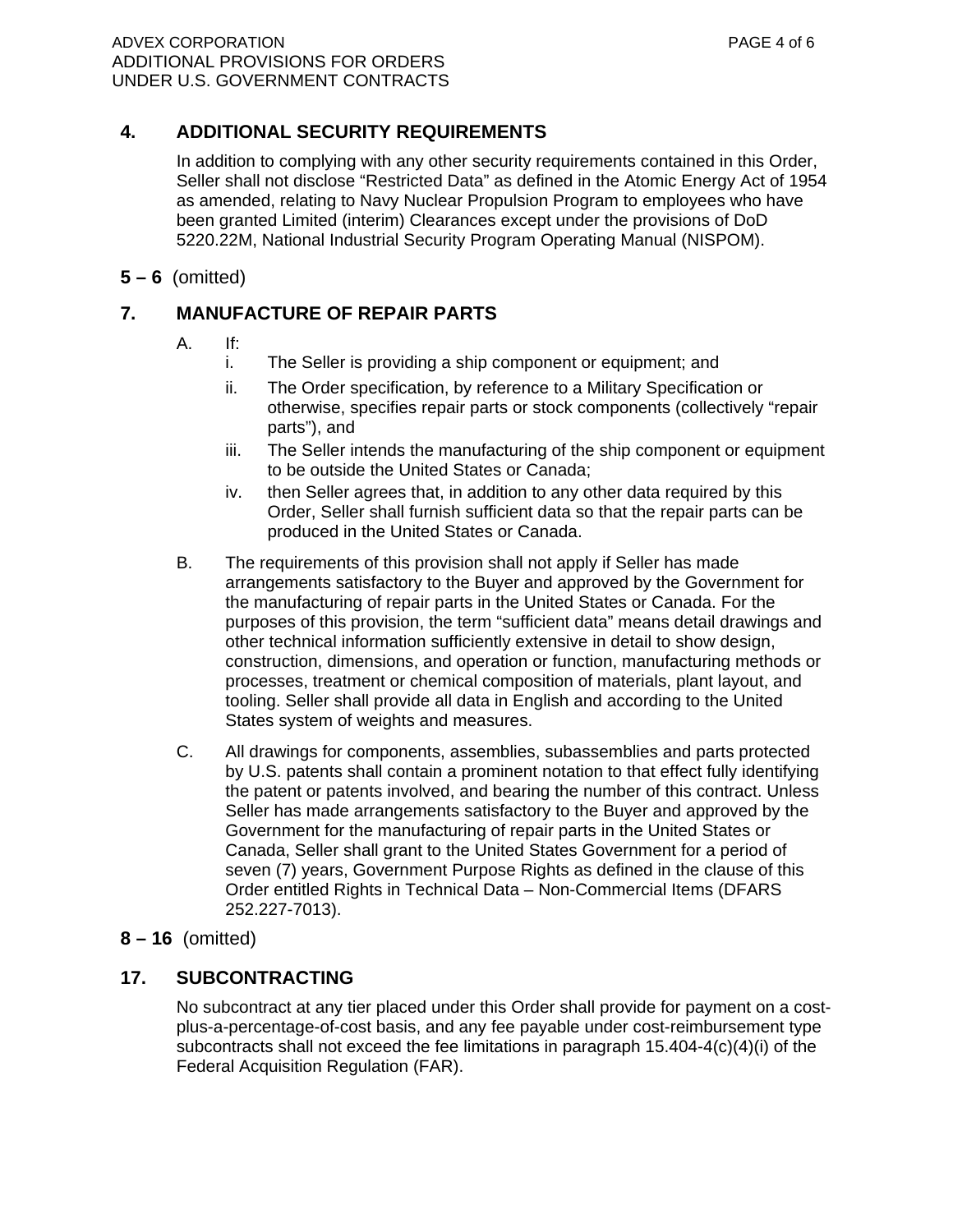### **18. COMPLIANCE WITH WORKSITE RULES**

- A. While on HHI's property/worksite, Seller shall comply with all of HHI's safety and security rules and regulations to include but not limited to the most recent version of HHI's safety handbook, EH&S Handbook for New employees, contractors & visitors of Newport News Shipbuilding. Prior to performing Production Work on HHI's Newport News, Virginia, property, or at other locations if informed by HHI that Seller must be "safety qualified" to perform the work, Seller shall also coordinate with HHI's Environmental, Health, and Safety (EH&S) Department (O27) to complete the qualification process, and comply with the requirements of HHI's "Contractor EH&S Resource Manual" which is available under Supplier Resources at this web site: [http://supplier.huntingtoningalls.com/sourcing/Contractor\\_Safety/index.html.](http://supplier.huntingtoningalls.com/sourcing/Contractor_Safety/index.html) "Production Work" is defined as operations that involve hazards to personnel, including but not limited to construction, demolition, "hot work," work in enclosed and confined spaces, blasting, painting, material handling, working with hazardous materials or equipment, efforts in direct support of HHI's Production Work, and similar operations.
- B. If in performance of this order Seller performs work at a third party's worksite, Seller shall comply with all rules and regulations of that worksite, including safety and health rules and procedures, and the use of required personal protective equipment. Seller guarantees strict compliance by all its employees, agents and lower tier subcontractors while on the third party's premises.
- C. In addition to any other remedies HHI may be entitled to, HHI may, without notice and an opportunity to cure:
	- i. Terminate this Order for default if Seller fails to comply with any part of provision 18; or
	- ii. Expel from HHI's property/work site, any employee, subcontractor or agent of Seller found violating any part of provision 18. Access by non-U.S. citizens to HHI's property/worksite is prohibited unless approved in writing by HHI.

**19 – 24** (omitted)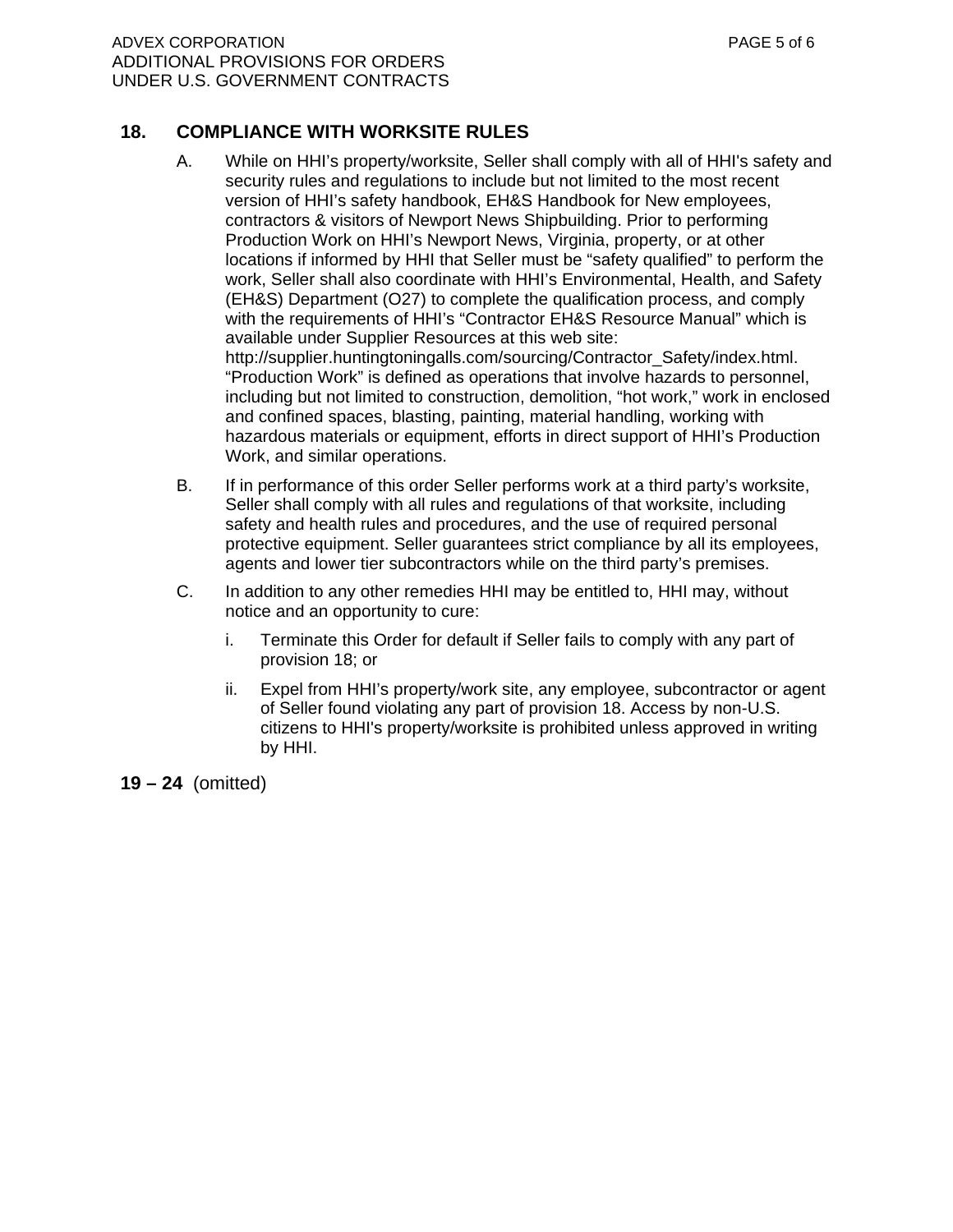### **25. ANTI-TERROSIM STANDARDS**

Seller shall ensure that any services to be delivered in a Department of Defense ("DoD") occupied space or ship are governed by the requirements set forth in DoD Instruction 2000.16, DoD Antiterrorism Standards.

**26.** (omitted)

#### **27. FAR/DFARS CLAUSES/PROVISIONS**

- A. The below listed FAR and DFARS clauses are incorporated by reference and made part of this Order with the same force and effect as though set forth in full text.
- B. Unless the text in these clauses clearly reserves rights in the Government only or as otherwise noted, the terms "Contractor" means "Seller," "Contracting Officer" means "Buyer," "Contract" means this Order and "Government" means "Buyer or the Government." However, the words "Government" and "Contracting Officer" do not change when a right, act, authorization or obligation can be granted or performed only by the Government or the Prime Contract contracting officer or duly authorized representative.
- C. Applicable thresholds include Truth in Negotiation Act Threshold (TINA) at \$700,000; Simplified Acquisition Threshold (SAT) at \$150,000; and Micropurchase Threshold at \$3,000.
- D. Whenever the FAR or DFARS clauses include a requirement for the resolution of disputes between the Parties in accordance with the "Disputes clause," the dispute shall be disposed of in accordance with the provision entitled "Disputes" in this Order.
- E. The full text of a clause may be accessed electronically at these addresses: <https://www.acquisition.gov/?q=browsefar>or [http://farsite.hill.af.mil.](http://farsite.hill.af.mil)

| <b>FAR CLAUSES/PROVISIONS</b>  |                                                                                                                                                                                                                                                                                                                                           |                              |  |
|--------------------------------|-------------------------------------------------------------------------------------------------------------------------------------------------------------------------------------------------------------------------------------------------------------------------------------------------------------------------------------------|------------------------------|--|
| <b>CLAUSE</b><br><b>NUMBER</b> | <b>CLAUSE NAME</b>                                                                                                                                                                                                                                                                                                                        | <b>CLAUSE</b><br><b>DATE</b> |  |
| 52.216-7                       | Allowable Cost and Payment<br>(cost-reimbursement Orders only)                                                                                                                                                                                                                                                                            | (Jun 2013)                   |  |
| 52.227-11*                     | Patent Rights -- Ownership by the Contractor (Orders for<br>experimental, developmental, or research work with small<br>businesses, except for work in connection with the nuclear<br>propulsion plant, its associated components and systems which are<br>under the cognizance of NAVSEA 08; for such Orders FAR 52.227-<br>13 applies.) | (Dec 2007)                   |  |
| 52.227-13                      | Patent Rights -- Ownership by the Government (Orders for work in<br>connection with the nuclear propulsion plant, its associated<br>components and systems which are under the cognizance of<br>NAVSEA 08)                                                                                                                                | (Dec 2007)                   |  |
| 52.232-20                      | Limitation of Cost (except that "60" is changed to "75" in paragraph<br>(b)(1) (cost-reimbursement Orders that are fully funded)                                                                                                                                                                                                          | (Apr 1984)                   |  |
| 52.232-22                      | Limitation of Funds (except that "60" is changed to "75" in<br>paragraph (c) (cost-reimbursement Orders that are incrementally<br>funded)                                                                                                                                                                                                 | (Apr 1984)                   |  |